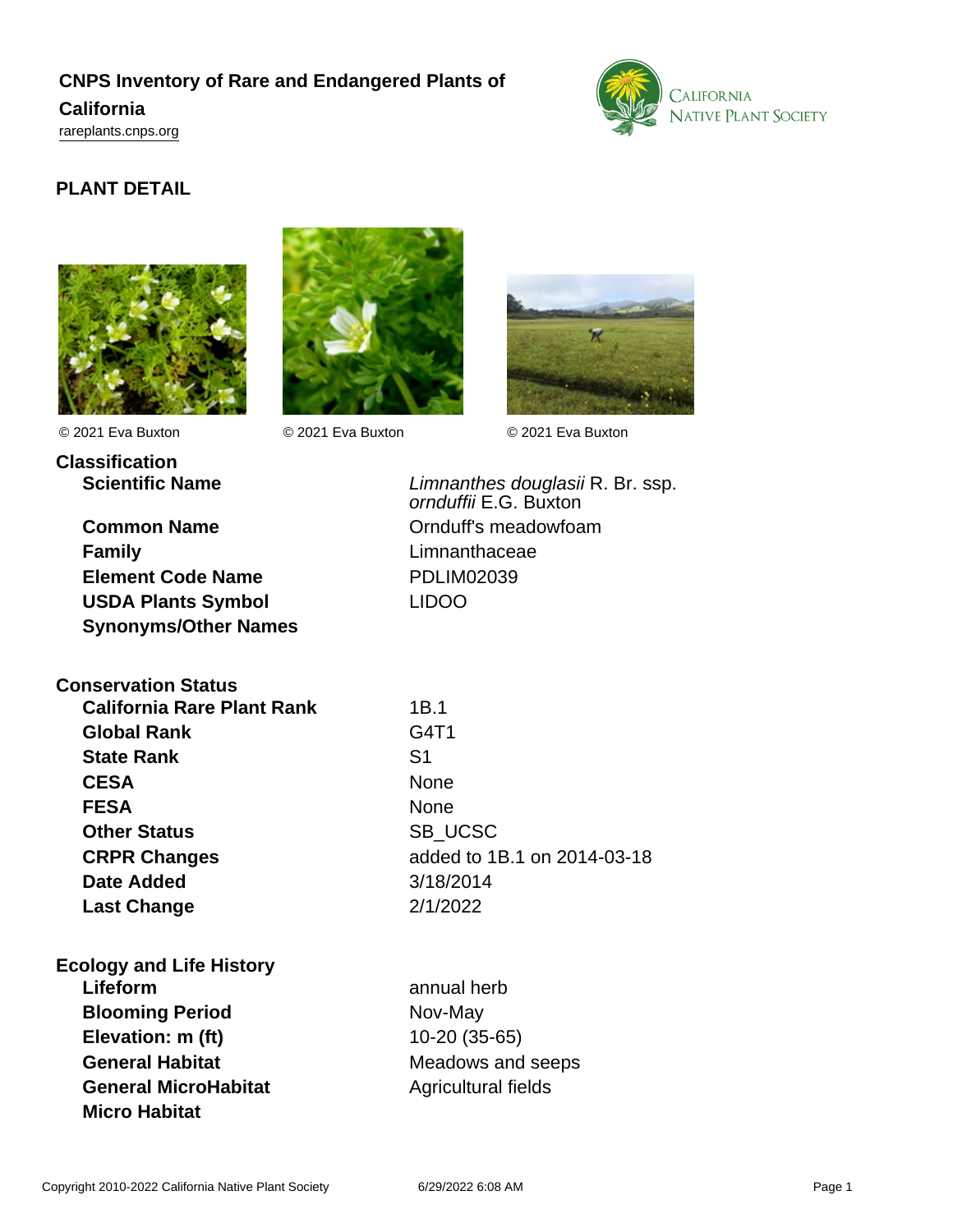## **Element Occurrence Data from California Natural Diversity Database Total Element Occurrences** 2 **Element Occurrence Ranks** Excellent (A) 0 Good (B) and the contract of the contract of the contract of the contract of the contract of the contract of the contract of the contract of the contract of the contract of the contract of the contract of the contract of t Fair (C) 0 Poor (D) 0 None  $(X)$  1 Unknown (U) 1 **Occurrence Status** Historical, > 20 years 0 Recent, < 20 years 2 **Presence** Presumed Extant 1 Possibly Extirpated 1 Presumed Extirpated 0

## **Location CA Endemic** Yes **Counties** San Mateo (SMT) **States** California (CA) **Quads** Montara Mountain (3712254)

#### **Notes**

Definitions of codes preceding a county and/or quad:

\* Presumed extirpated

(\*) Possibly extirpated

Species may be present in other areas where conditions are favorable. These data should NOT be substituted for pre-project review or for on-site surveys.

#### **General Notes**

Restricted to a single agricultural field in SMT Co. Tetramerous flowers place it with L. macounii from Canada, but molecular data place it within L. douglasii. See Madroño 45(2):184 (1998) for first record of occurrence in CA, Systematic Botany 35(3):552-558 (2010) for molecular phylogeny, and Madroño 60(3):229-235 (2013) for original description.

### **Distribution**

#### **Threats**